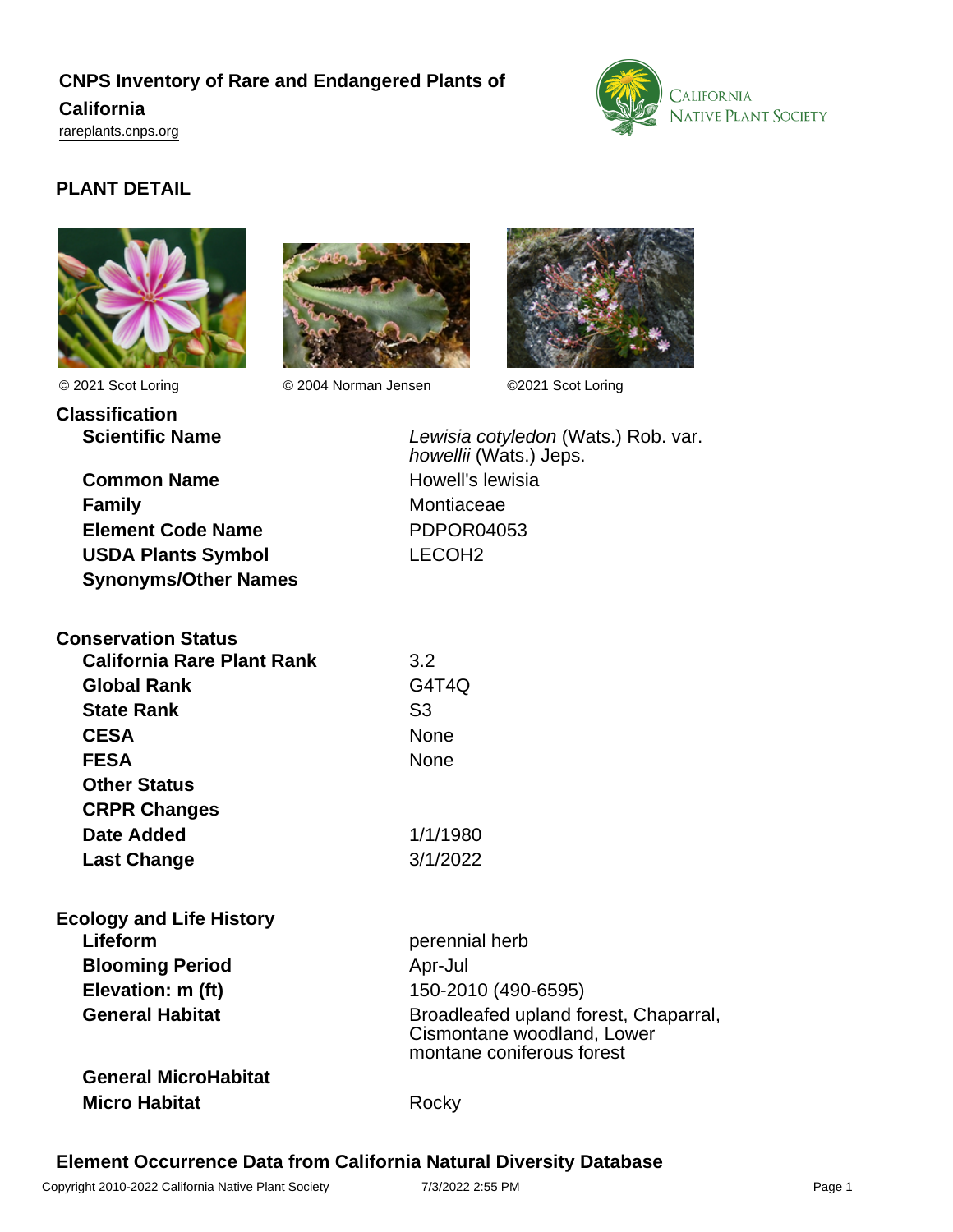| <b>Total Element Occurrences</b><br><b>Element Occurrence Ranks</b> |   |
|---------------------------------------------------------------------|---|
| Excellent (A)                                                       |   |
| Good (B)                                                            |   |
| Fair (C)                                                            |   |
| Poor (D)                                                            | O |
| None (X)                                                            |   |
| Unknown (U)                                                         |   |
| <b>Occurrence Status</b>                                            |   |
| Historical, $> 20$ years                                            |   |
| Recent, $<$ 20 years                                                |   |
| Presence                                                            |   |
| Presumed Extant                                                     |   |
| <b>Possibly Extirpated</b>                                          |   |
| <b>Presumed Extirpated</b>                                          |   |

## **Location**

**CA Endemic** No

## **Counties**

Humboldt (HUM), Shasta (SHA), Siskiyou (SIS), Trinity (TRI)

### **States**

California (CA), Oregon (OR)

#### **Quads**

Badger Mtn. (4112276), Bear Peak (4112365), Bollibokka Mtn. (4012282), Boulder Peak (4112351), Buckhorn Bally (4112287), Bully Choop Mtn. (4012257), Chanchelulla Peak (4012248), Chimney Rock (4112356), Clear Creek (4112364), Condrey Mtn. (4112288), Deadman Point (4112384), Dillon Mtn. (4112355), Dutch Creek (4112381), Eaton Peak (4112238), Figurehead Mtn. (4112383), Grider Valley (4112362), Hamburg (4112371), Happy Camp (4112374), Hoopa (4112316), Hoosimbim Mtn. (4012258), Hopkins Butte (4112325), Horse Creek (4112278), Huckleberry Mtn. (4112363), Indian Creek Baldy (4112267), Ironside Mtn. (4012374), Kangaroo Mtn. (4112382), Lake McCloud (4112221), McKinley Mtn. (4112277), Minnesota Mtn. (4012272), Orleans (4112335), Orleans Mtn. (4112334), Preston Peak (4112375), Salmon Mtn. (4112324), Sawyers Bar (4112332), Scott Bar (4112361), Seiad Valley (4112372), Shoeinhorse Mtn. (4112211), Slater Butte (4112373), Somes Bar (4112344), Ukonom Mtn. (4112354), Weitchpec (4112326), Whisky Bill Peak (4112215), Yellowjacket Mtn. (4112212), Yreka (4112266)

#### **Notes**

Definitions of codes preceding a county and/or quad:

\* Presumed extirpated

(\*) Possibly extirpated

Species may be present in other areas where conditions are favorable. These data should NOT be substituted for pre-project review or for on-site surveys.

# **General Notes**